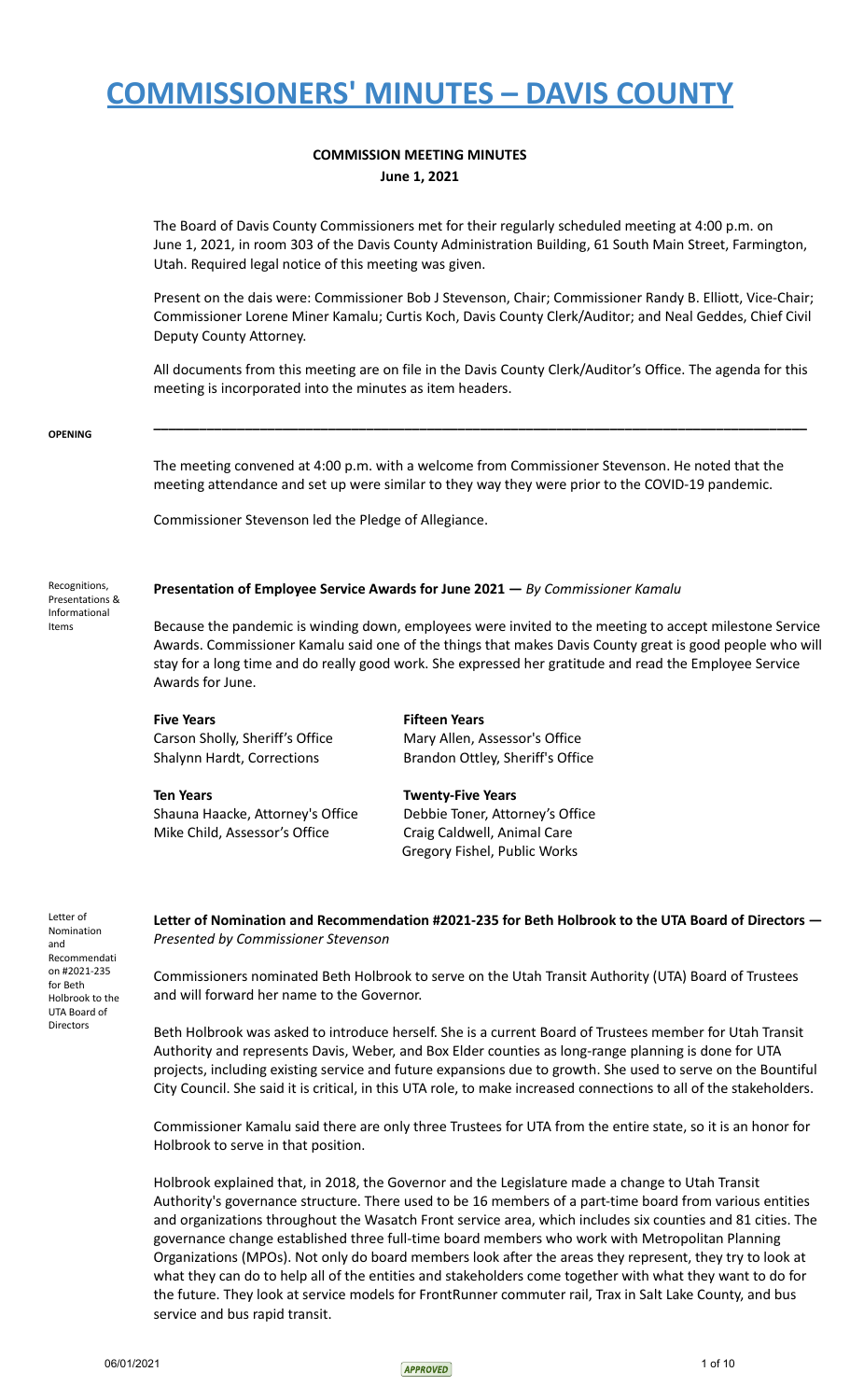Commissioner Kamalu said there is only so much that can be done with roads to handle the growth that is already happening in Utah, and will continue to happen, so public transit is vital to the quality of life. She said Holbrook does a great job being present and taking a lot of input, and helping to educate people, and thanked her for the work she's doing.

A motion was made to present the name of Beth Holbrook as the Davis County Commissioners' recommendation to continue on the UTA Board of Directors.

> Motion: Com. Elliott Second: Com. Kamalu All voted Aye

**Proclamation #2021-236 declaring June 4, 2021, as Steve Petersen Day —** *Presented by Commissioner Stevenson*

Davis and Weber counties honor someone each year with the "Big Hat" award for work with military affairs. This year's honoree is Steve Peterson, who has served as the military affairs person for Congressman Jim Hansen and Congressman Rob Bishop in Washington, D.C. A proclamation was created, in cooperation with Weber County, declaring June 4, 2021, as Steve Peterson Day. An event will be held on June 4, in Ogden, where Peterson will be presented with a white Stetson hat.

> Motion to proclaim June 4 as Steve Peterson Day: Com. Elliott Second: Com. Kamalu All voted Aye

Reading of vendor names for Integrated Library System and Ewe Turn Street Rebuild Project RFPs

Proclamation #2021-236 declaring June 4, 2021, as Steve Petersen

Day

**Reading of the names of vendors that submitted a proposal for the Integrated Library System for Davis** County Libraries RFP, and reading of names of vendors that submitted a proposal for the Ewe Turn Street **Rebuild Project RFP —** *Presented by Clerk/Auditor Curtis Koch*

Bids have been received in response to the County's Request for Proposals (RFP) for an Integrated Library System and in response to an RFP for the Ewe Turn Street Rebuild Project. The names of the companies that submitted proposals were:

## **Integrated Library System**

Innovative Interfaces Incorporated Sirsi Corp Equinox Open Library Initiative

## **Ewe Turn Street Rebuild Project**

Staker Parson Post Asphalt

**PUBLIC COMMENTS**

Members of the public were invited to make comments to the Commission.

Comments of Travis Campbell, representing Congressman Blake Moore

Travis Campbell, who works for Congressman Blake Moore in Utah, offered an update on four legislative bills the congressman and his staff are working on. All of the bills have been introduced and are working their way through the committee process. Because they are all bipartisan, there is a good chance they will be signed into law. The first bill is the Forest Tech Act, and it is part of a broader suite of bills called the Trillion Trees Act with the goal of planting a trillion trees globally over the next decade. The Forest Tech Act would direct the Forest Service and the Bureau of Land Management to start more frequently using technology in reforestation efforts. The second bill is the MAPLand Act, directing the same land managing agencies to digitize all federal land maps to protect those documents and allow access on smart devices so users will know where the boundaries are between Forest Service and private or state lands. The Recreation Not Red Tape Act is a bill originally introduced by Congressman Bishop to streamline the recreation permitting

**\_\_\_\_\_\_\_\_\_\_\_\_\_\_\_\_\_\_\_\_\_\_\_\_\_\_\_\_\_\_\_\_\_\_\_\_\_\_\_\_\_\_\_\_\_\_\_\_\_\_\_\_\_\_\_\_\_\_\_\_\_\_\_\_\_\_\_\_\_\_\_\_\_\_\_\_\_\_\_\_\_\_\_\_\_\_\_\_**

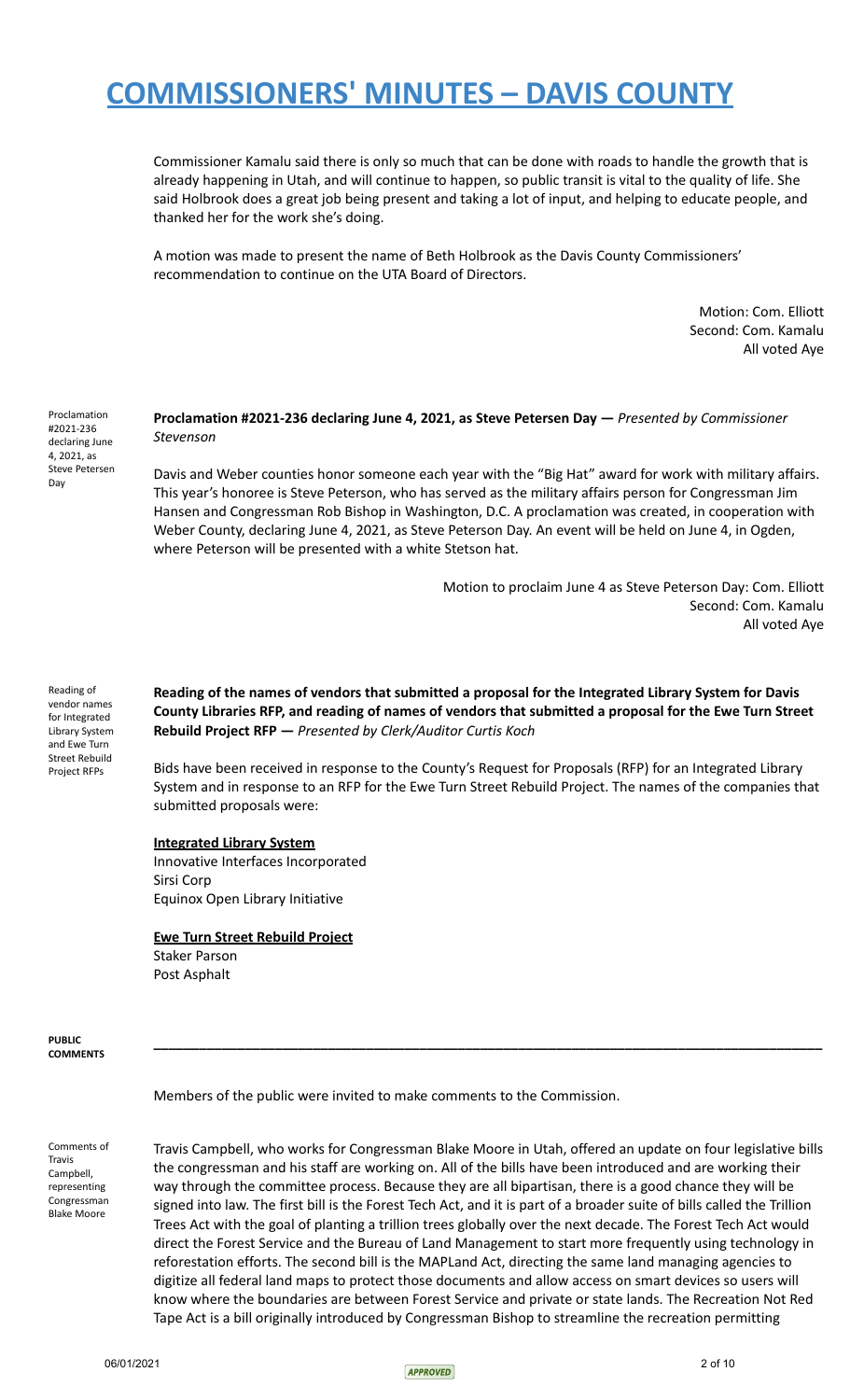process on federal lands and to encourage the Department of Defense to help servicemen and women use public lands. The final bill is for the Bear River Heritage Study Area. A study area is a designation made by Congress and administered by the National Park Service that comes with conservation protections, recognition, and funding. There have been efforts to designate certain parts of northern Utah and Southern Idaho as the Bear River Heritage Study Area and this bill would create that study process. Feasibility studies typically take from one to three years to determine if the historical, cultural, and environmental significance of the study area warrants designating it as a heritage site.

#### **BUSINESS/ ACTION**

Introduction of Public Auction for the sale of County surplus real property

A Public Auction was held for the sale of Davis County surplus real property in accordance with Chapter 2 Section 42 of the Davis County Code. Commissioner Stevenson provided details about the auction process. Bidders were required to tender a \$10,000 bidder security deposit, paid by cash or cashier's check by 3 p.m. on the day of the auction, fill out the pre-registration form, and receive a placard to use when making a bid. The auction time was advertised in advance.

**\_\_\_\_\_\_\_\_\_\_\_\_\_\_\_\_\_\_\_\_\_\_\_\_\_\_\_\_\_\_\_\_\_\_\_\_\_\_\_\_\_\_\_\_\_\_\_\_\_\_\_\_\_\_\_\_\_\_\_\_\_\_\_\_\_\_\_\_\_\_\_\_\_\_\_\_\_\_\_\_\_\_\_\_\_\_\_\_**

The three lots sold are contiguous and were owned by the County for some time:

- LOT 1, located at 627 East 200 South in Centerville
- LOT 2, located at 661 East 200 South in Centerville
- LOT 3, located at 709 East 200 South in Centerville

It was stated that the balance of the bid shall be due at settlement. Settlement shall be within 14 days of the auction and occur at Stewart Title in Layton, Utah. Notwithstanding anything herein to the contrary, the Davis County Commission reserved the right to reject any and all bids.

It was pointed out that only one bidder came to the auction, bringing into question whether there had been sufficient advertising. Tony Thompson, the County's property manager, was asked to comment on whether this should be extended out and handled differently. Thompson said the property was advertised in the Standard-Examiner newspaper and on the County's web page since the first part of April. There was also a public comment period two weeks ago regarding the property sale, as required by ordinance; no comments were received at that time. The sale was also advertised with a sign on the property.

In response to a question about how he determined the market value of the property, Thompson informed Commissioners the value was established by looking back one year at land sales within Centerville on the MLS (Multiple Listing Service). A query came up with five properties which sold at an average of \$17 per square foot.

It was decided that the sale was notified the way it was supposed to be and, although it was hoped there would be more competitive bids due to the current market, to move forward with the auction.

Public Auction #2021-163-B for the sale of Davis County surplus real property, Tax ID 02-248-0001

**1. Public Auction #2021-163-B for the sale of Davis County surplus real property, Tax ID 02-248-0001** — *Conducted by Clerk/Auditor Curtis Koch*

Clerk/Auditor Curtis Koch began the bidding for Lot 1 of the Deuel Creek Place Subdivision, Parcel #02-248-0001, asking for a minimum opening bid of \$239,445. Because there was only one registered bidder at the auction, the property was sold for the opening bid amount to Bruce Robinson representing Symphony Development Corporation.

Public Auction #2021-164-B for the sale of Davis County surplus real property, Tax ID 02-248-0002

**2. Public Auction #2021-164-B for the sale of Davis County surplus real property, Tax ID 02-248-0002** — *Conducted by Clerk/Auditor Curtis Koch*

Clerk/Auditor Curtis Koch began the bidding for Lot 2 of the Deuel Creek Place Subdivision, Parcel #02-248-0002, asking for a starting bid of \$249,239. The property was sold to Symphony Development Corporation, the only bidder, for the opening bid amount.

Public Auction #2021-165-B for the sale of

**3. Public Auction #2021-165-B for the sale of Davis County surplus real property, Tax ID 02-248-0003** — *Conducted by Clerk/Auditor Curtis Koch*

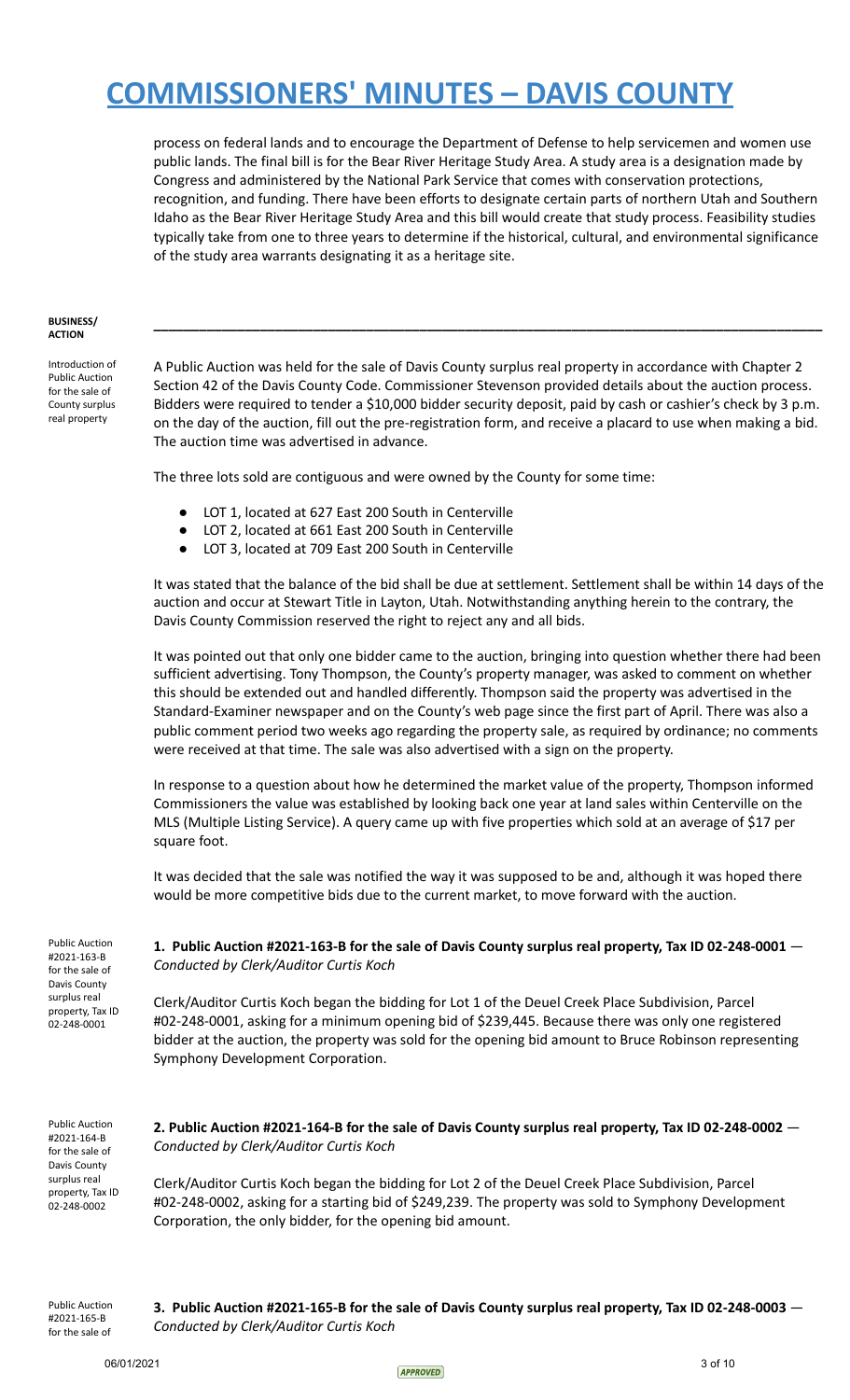Davis County surplus real property, Tax ID 02-248-0003

Clerk/Auditor Curtis Koch began the bidding for Lot 3 of the Deuel Creek Place Subdivision, Parcel #02-248-0003, asking for a minimum opening bid of \$237,320. The property was sold to Symphony Development Corporation, the only bidder, for the opening bid amount.

A motion was made to approve the sell through public auction of agenda items 1-3, listed as Tax IDs #02-248-0001, #02-248-0002, and #02-248-0003.

> Motion to Approve: Com. Kamalu Seconded: Com. Elliott All voted Aye

### *Attorney's Office*

Grant Application #2021-237 from ICAC to provide training and technology to the Davis County Investigators

*Clerk/Auditor's Office*

Acceptance of Bids for the 2021 Delinquent Tax Sale on May 19, 2021

## **4. Grant Application #2021-237 from ICAC to provide training and technology to the Davis County Investigators** — *Presented by Captain Brent Baggs of the Attorney's Office Bureau of Investigation*

A grant application for the Internet Crimes Against Children (ICAC) Task Force grant, for the 2021-22 fiscal year, was presented. The grant is offered by the Utah Attorney General's Office to affiliates for the reimbursement of overtime and training and equipment. The County Attorney's Office has received the grant on a regular basis in the past. The receivable amount will be determined.

**5. Acceptance of Bids for the 2021 Delinquent Tax Sale on May 19, 2021** — *Presented by Clerk/Auditor Curtis Koch*

The results of the 2021 Davis County Delinquent Property Tax Sale were presented. There were eight properties sold this year. Six of the properties were sold through preferred sales in which the buyers had a prior interest in the properties; two properties went to auction. *See Attachment A, Results of the 2021 Davis County Delinquent Property Tax Sale.*

Notice of Intent #2021-238 to engage in contract negotiations for Banking Services

*Commission Office*

Approval #2021-239 of Davis Behavioral Health SFY22 Area Plan

*Community & Econ. Dev.*

Agreement #2021-240 with Friends of Antelope Island for a donation to the Archery Range at Antelope Island State Park

**6. Notice of Intent #2021-238 to engage in contract negotiations with Wells Fargo Bank for Banking**

The Banking Services Request For Proposal was issued on Feb. 25, 2021. A proposed contract with Wells

**Services** — *Presented by Clerk/Auditor Curtis Koch*

**7. Approval #2021-239 of Davis Behavioral Health SFY22 Area Plan for Mental Health and Substance Abuse** — *Presented by Commissioner Kamalu*

The plan term is 07/01/2021 to 06/30/2022. There was no pertinent financial information.

Fargo Bank, N.A. will be presented to the Commission in a future meeting.

**8. Agreement #2021-240 with Friends of Antelope Island for a donation to the Archery Range at Antelope Island State Park** — *Presented by Community and Economic Development Director Kent Andersen*

The partnership with Friends of Antelope Island includes a \$20,000 Utah Outdoor Recreation Grant and almost \$40,000 cash in kind. This project is going to include a new trailhead, restroom facility, shaded shelters and tables, and ADA-designated [archery] shooting sites. The contract period is 06/01/2021 to 12/31/2021. The payable amount is \$3,000.

Agreement #2021-241 with B & L Productions, for Crossroads of the West event

**9. Agreement #2021-241 with B & L Productions, Inc. for Crossroads of the West event** — *Presented by Community and Economic Development Director Kent Andersen*

The contract period is 08/26/2021 to 08/29/2021. The receivable amount is \$4,440.

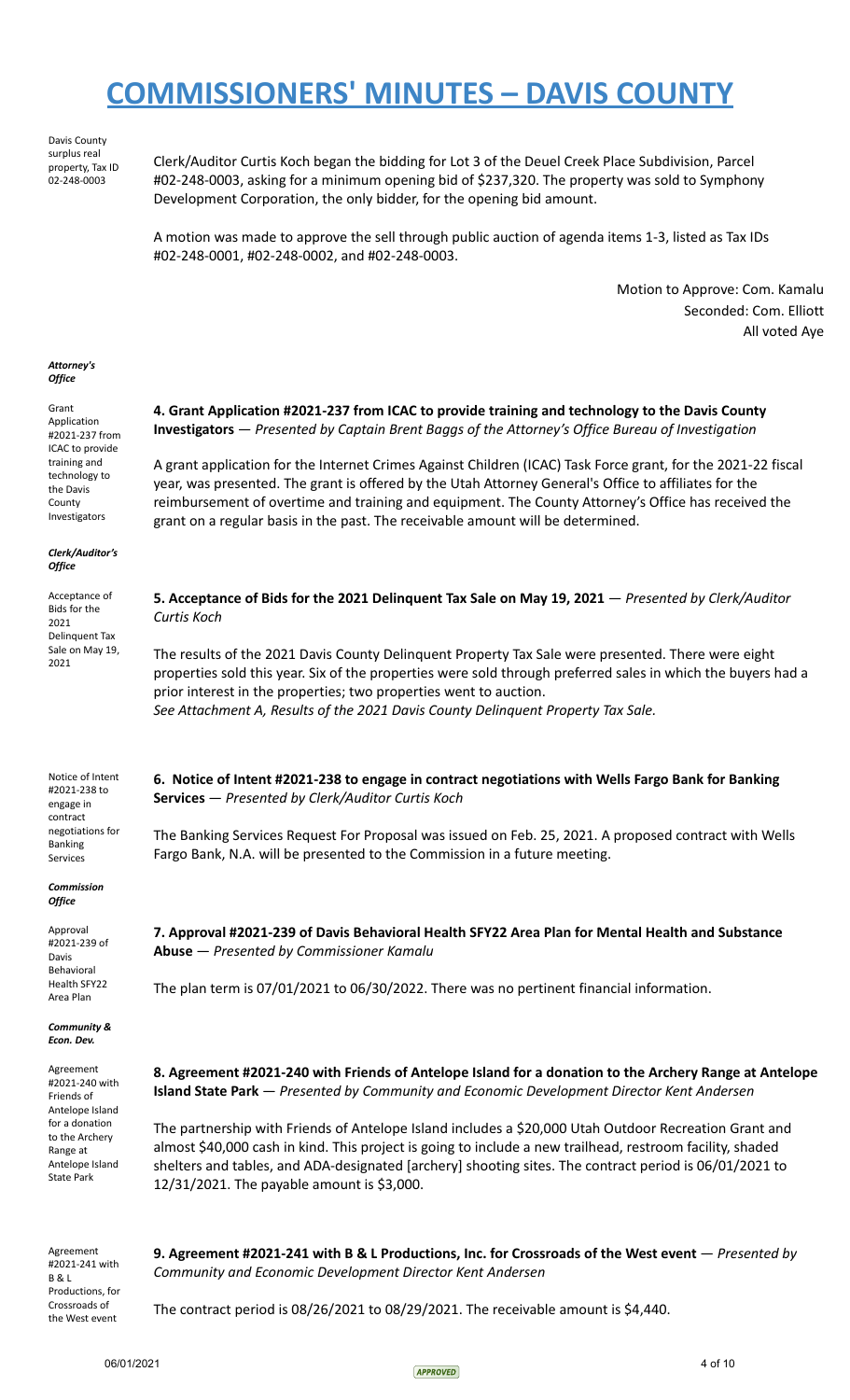| Agreement<br>#2021-242 with<br>Magnum Bikes<br>to collect rental<br>fees and taxes<br>on e-bike<br>rentals for the<br>Antelope By<br>Moonlight Bike<br>Ride Event | 10. Ratification of agreement #2021-242 with Magnum Bikes to collect rental fees and taxes on e-bike<br>rentals for the Antelope By Moonlight Bike Ride Event - Presented by Community and Economic<br>Development Director Kent Andersen                                                                                                                            |
|-------------------------------------------------------------------------------------------------------------------------------------------------------------------|----------------------------------------------------------------------------------------------------------------------------------------------------------------------------------------------------------------------------------------------------------------------------------------------------------------------------------------------------------------------|
|                                                                                                                                                                   | Magnum Bikes has reserved 100 bikes for the event, and 22 have already been rented. They are charging<br>half of what they normally charge. The contract begins 05/20/2021 and ends 06/30/2021. The pass-through<br>amount is to be determined by the final rental amount and use during the event.                                                                  |
| Notice of<br>Mutual<br>Termination of<br>Service Provider<br>Agreement<br>#2021-38-A<br>with Cheyenne<br>Twitchell                                                | 11. Ratification of Notice of Mutual Termination of Service Provider Agreement #2021-38-A with<br>Cheyenne Twitchell - Presented by Community and Economic Development Director Kent Andersen                                                                                                                                                                        |
|                                                                                                                                                                   | Cheyenne Twitchell has accepted part-time employment with the County, but because of the 30-day clause<br>it is necessary to mutually terminate that contract. The contract period is 05/14/2021 to 12/31/2021.                                                                                                                                                      |
| Sponsorship<br>Agreement<br>#2021-243 with<br>DC Peaks 50 for<br>the Ultra<br><b>Running Event</b><br>in Davis County                                             | 12. Approval of Sponsorship Agreement #2021-243 with DC Peaks 50 for the Ultra Running Event in Davis<br><b>County</b> - Presented by Community and Economic Development Director Kent Andersen                                                                                                                                                                      |
|                                                                                                                                                                   | Participants in this event will go from Kaysville to North Salt Lake, which is 50 miles. About 71 percent of the<br>course is on trails, including at the [East Mountain] Wilderness Park, Farmington Canyon, the Great Western<br>Trail, Bonneville Shoreline, and Mueller Park. The contract period is 06/01/2021 to 11/30/2021. The payable<br>amount is \$3,000. |
| <b>Summary List</b><br>#2021-244 of<br><b>Event Speakers</b><br>for 2021 GSL<br><b>Bird Festival</b>                                                              | 13. Approval of Summary List #2021-244 of Event Speakers for 2021 GSL Bird Festival - Presented by<br>Community and Economic Development Director Kent Andersen                                                                                                                                                                                                      |
|                                                                                                                                                                   | The Summary List is for three event speakers for the 2021 Great Salt Lake Bird Festival. The contracts began<br>05/13/2021 and ended 05/15/2021. The payable amount is \$1,600.                                                                                                                                                                                      |
|                                                                                                                                                                   | In response to a question about the numbers of participants in this year's Bird Festival, Commissioners were<br>told that a lot of them didn't check in as would normally be done. All of the events and activities sold out<br>very quickly.                                                                                                                        |
| <b>Facilities</b>                                                                                                                                                 |                                                                                                                                                                                                                                                                                                                                                                      |
| Agreement<br>#2021-245 with<br>Modern Out<br>West PLLC for<br>Architectural<br>feasibility<br>services for<br>Davis Park Golf<br>Course                           | 14. Agreement #2021-245 with Modern Out West PLLC for Architectural feasibility services for the Davis<br>Park Golf Course driving range - Presented by Facilities Director Lane Rose                                                                                                                                                                                |
|                                                                                                                                                                   | The feasibility study is to help work through items at the Golf Course, including the loss of distance on the<br>driving range due to UDOT's Highway 89 expansion project. The contract period is 06/01/2021 to<br>09/30/2021. The payable amount is \$4,400.                                                                                                        |
| Agreement<br>#2021-246 with<br><b>Belfor Property</b><br>Restoration for<br>cleanup<br>services of<br>Public Work<br>Administration                               | 15. Ratification of Agreement #2021-246 with Belfor Property Restoration for cleanup services of Public<br>Work Administration building due to sewage backup - Presented by Facilities Director Lane Rose                                                                                                                                                            |
|                                                                                                                                                                   | There was a sewage back up, due to clogging caused by another entity located near the Public Works<br>Administration Building, which ruined some flooring and wall systems. The contract period is 05/06/2021 to<br>07/31/2021. The payable amount is \$7,234.29.                                                                                                    |
| Health Dept.                                                                                                                                                      |                                                                                                                                                                                                                                                                                                                                                                      |
| Amendment<br>#2019-623-B to<br><b>DREAM 2019</b><br>contract with                                                                                                 | 16. Amendment #2019-623-B to DREAM 2019 contract with Utah Department of Health to increase<br>funding and continue services $-$ Presented by Commissioner Kamalu                                                                                                                                                                                                    |
| Utah<br>Department of<br>Health for                                                                                                                               | An amendment was introduced to a contract with the Utah Department of Health for DREAM (Disease<br>Response, Evaluation, Analysis, and Monitoring), increasing the contract amount and replacing                                                                                                                                                                     |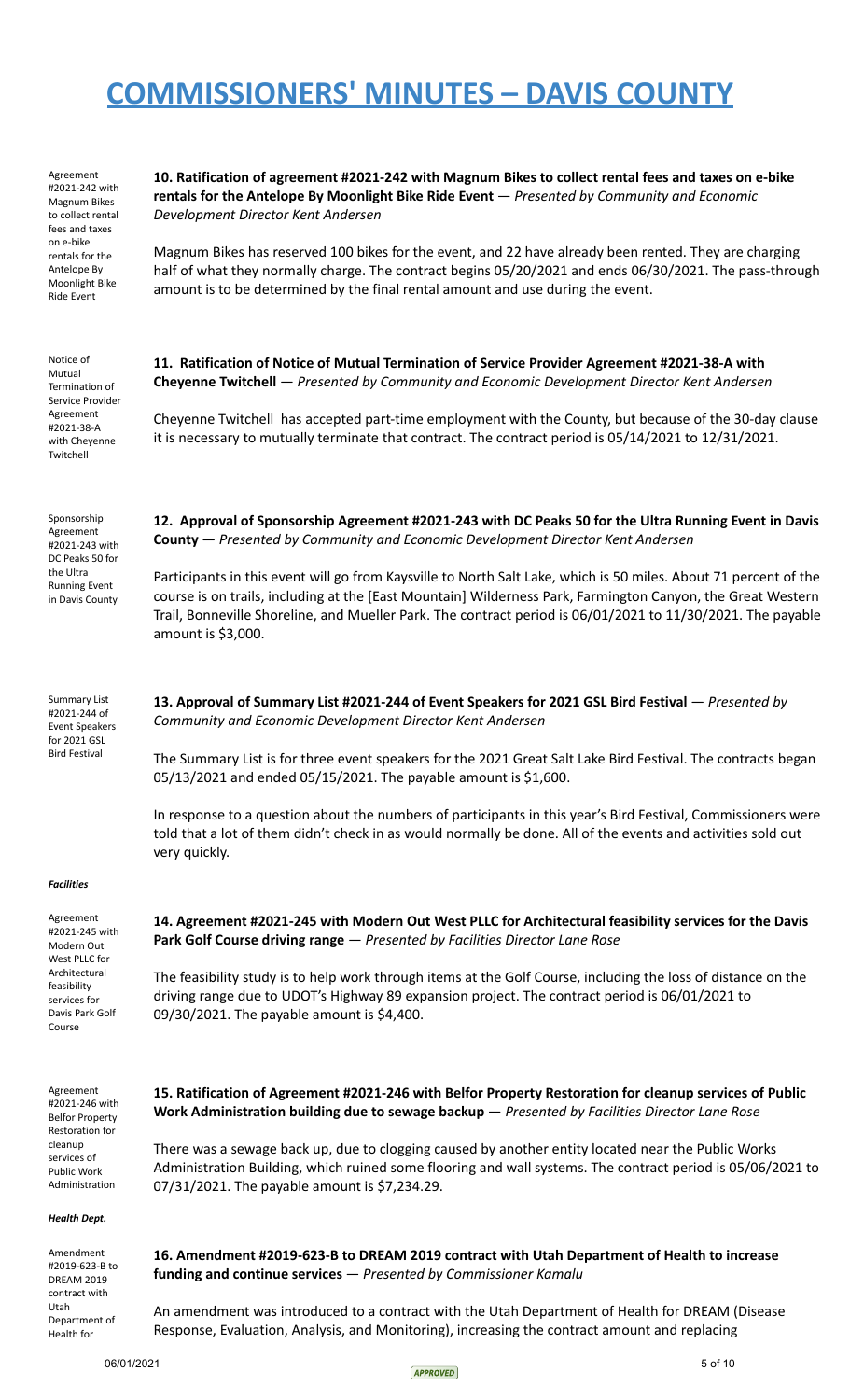funding and continued services

Attachment A for continued services. The contract period is 03/01/2021 to 07/31/2022. The receivable amount represents a \$5,000 increase.

**17. Agreement #2021-247 with Utah Legal Services to provide legal assistance to the senior citizen**

**18. Reappointment of three (3) members to the Board of Health for a 4-year term** — *Presented by*

An agreement with Utah Legal Services was introduced to provide legal education presentations and direct legal assistance to senior citizen residents of Davis County in accordance with the Older Americans Act requirements. The contract period is 07/01/2021 to 06/30/2022. The payable amount is up to \$7,240.

Agreement #2021-247 with Utah Legal Services to provide legal assistance to the senior citizen residents of Davis County

Reappointment of three members to the Board of Health

*Commissioner Kamalu*

The Davis County Board of Health is a legislative body made up of people who fill required positions from

**residents of Davis County** — *Presented by Commissioner Kamalu*

various disciplines. Commissioners were asked to approve the reappointment of the following board members: Dr. Ryan Stewart, a primary care physician specializing in family medicine; Dr. Colleen Taylor, a dentist; and Mr. Scott Zigich, representing Davis School District. Commissioner Kamalu, who serves on the Davis County Board of Health, said they have definitely been doing a great job. The term of service for these reappointments is 07/01/2021 to 06/30/2024.

### *Information Systems*

Agreement #2021-248 with The Sidwell Company for ArcGIS Pro software, conversion, and training

## *Library*

Renewal #2021-249 with Tech Logic Corporation for license and software support

Agreement #2021-250 with Interior Solutions for furniture for the new Clearfield Branch Library

**19. Agreement #2021-248 with The Sidwell Company for ArcGIS Pro software, conversion, and training** — *Presented by Information Systems Director Mark Langston*

A contract with Sidwell Company, for a new GIS fabric for the County Recorder's Office, was presented. It includes the software conversion of the GIS coordinate systems and training for that office. It was explained that parcel fabric data model is the term used to describe the GIS [geographic information system] overlaying. The contract period is 06/01/2021 to 06/01/2022. The payable amount is \$24,400.

**20. Contract renewal #2021-249 with Tech Logic Corporation for license and software support for patron self-service checkout** — *Presented by Library Deputy Director Ellen Peterson*

The contract period is 07/01/2021 to 06/30/2022. The payable amount is \$3,136.

**21. Agreement #2021-250 with Interior Solutions for furniture for the new Clearfield Branch Library** — *Presented by Library Deputy Director Lynnette Mills*

The County received quotes for furniture from five different companies. Interior Solutions, based in Salt Lake City, was the most responsive. Colors and fabrics were pre-selected with the architects, and Interior Solutions is matching those choices. Because this library is higher-tech, some things in the building will be more expensive. There is some extra cabinetry, and everything will have power and USBs — patrons will be able to plug into almost every piece of furniture in the building. The contract term begins 06/01/2021 and ends when the furniture is installed and after the warranty period. The payable amount is \$100,645.32.

Summary List #2021-251 of low-dollar Library **Contracts** 

## **22. Summary List #2021-251 of low-dollar Library Contracts** — *Presented by Library Director Josh Johnson*

Commissioners were asked to approve a summary list of low-dollar contracts. One of the contracts in the list, for \$995, is related to the microfilm reader at the Library's Headquarters. Most of the contracts are for Library programming, which started with a virtual cowboy poetry program that has already been held and will end with an Afro-Cuban Jazz program. It will be interesting to see how the last program goes, because the presenters are in Florida but presenting to people in Davis County. Most of the programs are available for a week through the Library's website. One of the more entertaining programs is going to be a magic

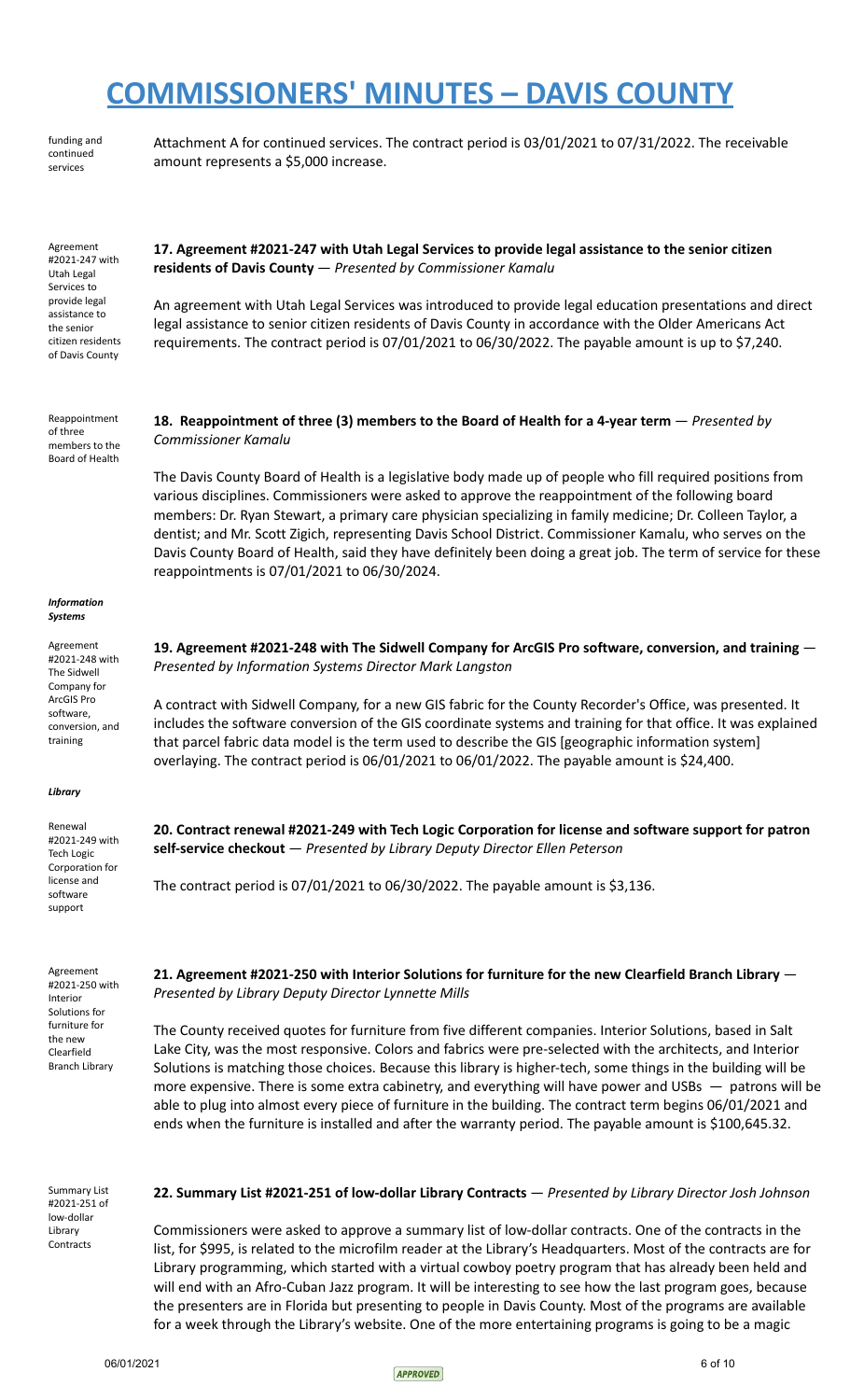program for Summer Reading, which will include some lessons. Discussion was had about online programs, which became important because of COVID-19, and their wider reach. Many of the programs are national but local providers are also considered. Some in-person programs are coming soon. The contract period is 03/25/2021 to 08/31/2021. The total payable amount is \$4,595.

## *Sheriff's Office*

| Amendment<br>#2020-310-A of<br>Prism Systems<br>Corporation                                                                                     | 23. Amendment #2020-310-A of Prism Systems Corporation contract to install additional cameras and<br>monitors - Presented by Chief Deputy Susan Poulsen                                                                                                                                                                                                                                                                                                                                                                                                                                                                                                                                                                                                                                                                                                                                                                                                                                           |
|-------------------------------------------------------------------------------------------------------------------------------------------------|---------------------------------------------------------------------------------------------------------------------------------------------------------------------------------------------------------------------------------------------------------------------------------------------------------------------------------------------------------------------------------------------------------------------------------------------------------------------------------------------------------------------------------------------------------------------------------------------------------------------------------------------------------------------------------------------------------------------------------------------------------------------------------------------------------------------------------------------------------------------------------------------------------------------------------------------------------------------------------------------------|
| contract to<br>install<br>additional<br>cameras and<br>monitors                                                                                 | The contract is for the installation of additional cameras and monitors in Davis County's Correctional<br>Facility. Commissioner Elliott said he had been given a tour of the new camera systems at the correctional<br>facility, and the monitoring technology is incredible. He recommended that the other Commissioners see it<br>for themselves. The new contract beginning date is 06/01/2021 and there was no ending date given. The<br>payable amount is an increase of \$48,490.                                                                                                                                                                                                                                                                                                                                                                                                                                                                                                          |
| Agreement<br>#2021-252 with<br>State of Utah<br>for security and<br>bailiff services                                                            | 24. Agreement #2021-252 with State of Utah for security and bailiff services for the Second District and<br>Juvenile Courts - Presented by Chief Deputy Susan Poulsen                                                                                                                                                                                                                                                                                                                                                                                                                                                                                                                                                                                                                                                                                                                                                                                                                             |
|                                                                                                                                                 | The contract period is 07/01/2021 to 06/30/2022. The receivable amount is \$769,657.                                                                                                                                                                                                                                                                                                                                                                                                                                                                                                                                                                                                                                                                                                                                                                                                                                                                                                              |
| Grant<br>Application<br>#2021-253 with<br>the Bureau of<br>Justice<br>Assistance for<br>Patrick Leahy<br><b>Bulletproof Vest</b><br>Partnership | 25. Grant Application #2021-253 with the Bureau of Justice Assistance for the FY 2021 Patrick Leahy<br>Bulletproof Vest Partnership and Authorization for Susan Poulsen to sign the CEO Certification -<br>Presented by Chief Deputy Susan Poulsen                                                                                                                                                                                                                                                                                                                                                                                                                                                                                                                                                                                                                                                                                                                                                |
|                                                                                                                                                 | It was emphasized that this is a grant application and has not been approved. It is a 50 percent match grant,<br>and the application amount is \$9,676.                                                                                                                                                                                                                                                                                                                                                                                                                                                                                                                                                                                                                                                                                                                                                                                                                                           |
| Motion of<br>Support and<br>Ratification<br>#2021-254 of<br>Sheriff's Office<br>Policy<br>defending the<br>Second<br>Amendment                  | 26. Motion of Support and Ratification 2021-254 of the Sheriff's Office Policy defending the Second<br>Amendment - Presented by Sheriff Kelly Sparks and Davis County Attorney Troy Rawlings                                                                                                                                                                                                                                                                                                                                                                                                                                                                                                                                                                                                                                                                                                                                                                                                      |
|                                                                                                                                                 | Sheriff Kelly Sparks said elected officials in Davis County deeply feel the responsibility to provide for the<br>health, safety, and welfare of citizens, and to protect their constitutional rights. He asked that<br>Commissioners join him, along with Davis County Attorney Troy Rawlings, in support of a specific Sheriff's<br>Office Policy which is designed to provide a strong defense against governmental infringement on our<br>citizens' constitutional rights, including the Second Amendment to keep and bear arms.                                                                                                                                                                                                                                                                                                                                                                                                                                                               |
|                                                                                                                                                 | The Sheriff's Office works hard to prevent violence and to prepare to respond should it occur. They are also<br>aware of growing concerns by many over the possible infringements of individual constitutional rights.                                                                                                                                                                                                                                                                                                                                                                                                                                                                                                                                                                                                                                                                                                                                                                            |
|                                                                                                                                                 | We want the citizens of Davis County to know of our resolve to defend the Constitution, protect their rights,<br>and still promote safety and welfare, Sheriff Sparks said. Preventing violence and preserving the right to<br>bear arms are not mutually exclusive - in fact, they are complementary; however, it is important that any<br>statute, ordinance, or resolution directed at either of these objectives doesn't hamper the ability to pursue<br>the other.                                                                                                                                                                                                                                                                                                                                                                                                                                                                                                                           |
|                                                                                                                                                 | The Sheriff said his Office, members of the Commission, and County Attorney, had been working to find the<br>most legally appropriate and actionable way to codify this resolve. It was determined that the force of<br>policy, to which all law enforcement officers employed by the Sheriff's Office will be held, is the most<br>effective way of creating something that goes beyond a mere public or symbolic statement. This policy<br>requires Sheriff's Office personnel to protect all individual rights enumerated in the Constitution and<br>detailed in the Bill of Rights. It recognizes the fundamental right to keep and bear arms and states that it<br>shall not be infringed. It reduces violence through effective enforcement of clearly established,<br>narrowly-tailored laws that do not infringe on the individual rights of law-abiding citizens. It prohibits<br>County law enforcement officers from enforcing unconstitutional federal laws or presidential executive |



orders. It prohibits the use of any County resources in enforcing presidential executive orders or other federal decrees that are unconstitutional. It prohibits County law enforcement officers from assisting or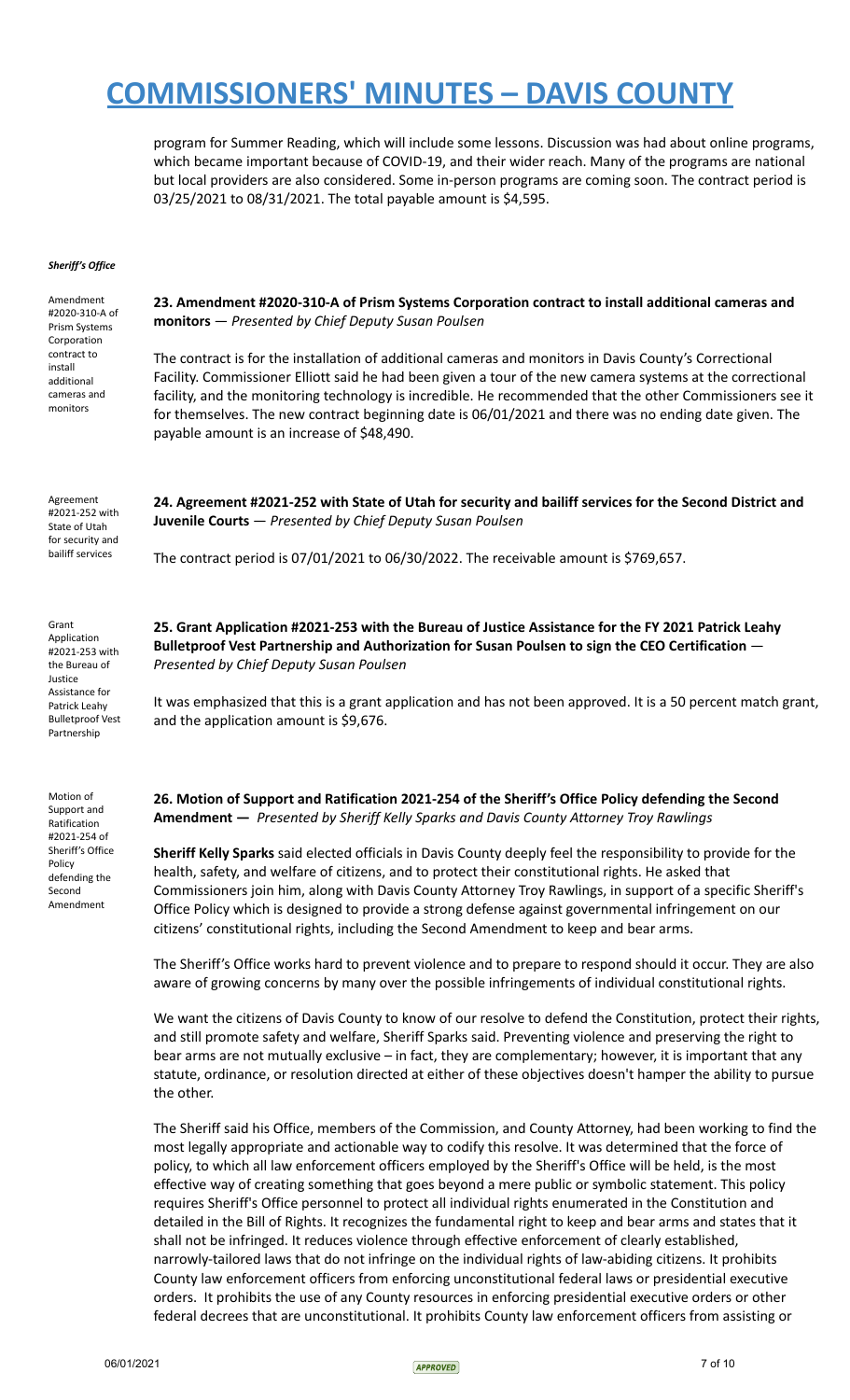cooperating with federal or state agencies in the enforcement of a presidential order or other federal enforcement agency policy that infringes upon the right to keep and bear arms. Although this new policy highlights the Second Amendment right to keep and bear arms, it has been the long-standing policy of the Sheriff's Office to protect all individual rights enumerated in the Constitution. Many of those rights are listed specifically in other sections of Sheriff's Office Policy.

*See Attachment B, Sheriff's Office Policy 100.3 Constitutional Requirements.*

It was recognized that the County Commission generally does not involve itself in the law enforcement policy of the Sheriff's Office, but Sheriff Sparks asked for their statement of support for this particular Sheriff's Office Policy because it is a critical issue important to the Sheriff's Office, the County Attorney's Office, Commissioners, and also to many citizens of Davis County.

**Davis County Attorney Troy Rawlings** said the Second Amendment of the United States Constitution helps to secure the viability, veracity, and longevity of all the other rights in the Constitution, and without the Second Amendment it puts in peril our ability to sustain and maintain all the other rights that are enumerated both in the Utah State Constitution as well as the U.S. Constitution. He said the Attorney's Office has reviewed the policy, circulating it to deputies in the Criminal and Civil Divisions, and they feel it reaches the right balance. A policy that both secures public safety and constitutional rights at the same time is the right direction to go, so the County Attorney's Office highly recommended that Commissioners endorse and ratify this policy.

**Commissioner Elliott** spoke of the desire to show the citizens of Davis County, and to neighbors, support for the right to bear arms and the Second Amendment. He mentioned that he is a proud gun owner who learned to shoot on a farm and ranch. He said he learned proper safety and is teaching his 12-year-old the property use of firearms through Hunter Safety. He has family members who say we don't need firearms anymore because the government will take care of us, but he thinks the citizens need to have the right to bear arms just in case. Looking at history, when rights are taken away from the people, the citizens need to have that right to be able to defend themselves.

**Commissioner Kamalu** said this is a thorough response to questions from some citizens about a "gun sanctuary." Those words haven't come up yet, but the various County departments needed to be thoughtful about the subject and not have a "knee-jerk reaction." She emphasized that instead of a political gesture, the intent was to have something legally appropriate and actionably enforceable. She pointed out that there were five different elected officials, all elected for various duties, involved in this discussion. It is a beautiful representation of the separation of powers that exists between the elected Commission, the elected Sheriff, and the elected Attorney for Davis County. The policy has been weeks in the making, and was very thoughtfully crafted, she said, adding that she read every word of it and supports it. She said it is a very appropriate response and, hopefully, reassures the citizens of Davis County regarding how seriously the elected leaders take the Constitution of the United States and the oath they have taken to defend it as well as the State Constitution.

**Commissioner Stevenson** said he believes the U.S. Constitution was divinely inspired, and if the Second Amendment starts to be eroded away it will start the process of eroding the entire Constitution away. He realizes there are concerns because of mass shootings, but he does not believe these mass shootings are being caused because somebody owns a gun. The problem will not be resolved until the mental illness situation in this country is resolved, and we need to spend more time and put the resources together to help people to be able to work through problems that they may have, rather than taking guns away from people. We want all the citizens to know that we do support not only the State Constitution, he said, but we also support the Constitution of this great Country, and we'll stand behind it as long as we're in these positions.

A motion was made to approve the Sheriff's Office Policy defending the Second Amendment as presented by Sheriff Kelly Sparks and Attorney Troy Rawlings.

> Motion: Com. Elliott Seconded: Com. Kamalu All voted Aye

Approval of Business and Action Items 4-25

A motion was made to approve Action Items 4 through 25.

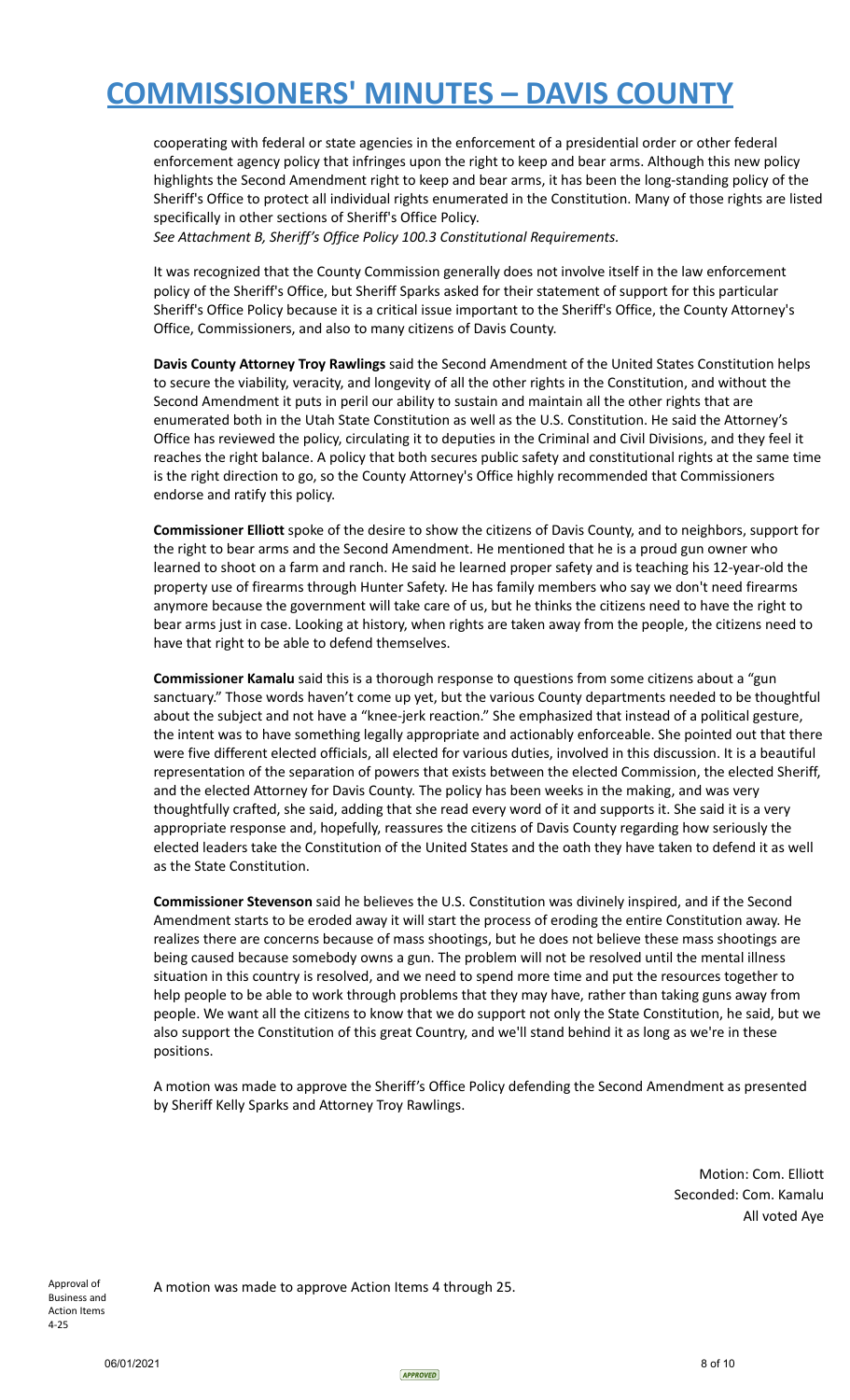Motion: Com. Elliott Seconded: Com. Kamalu All voted Aye

Commissioner Elliott moved to recess to the Board of Equalization. Commissioner Kamalu seconded the motion. All voted Aye.

| <b>BOARD OF</b>                               |                                                                                                                                                  |
|-----------------------------------------------|--------------------------------------------------------------------------------------------------------------------------------------------------|
| <b>EQUALIZATION</b>                           |                                                                                                                                                  |
| Property Tax<br>Register                      | Property Tax Register matters were presented by Curtis Koch, Davis County Clerk/Auditor, as follows:                                             |
|                                               | <b>Auditor's Adjustments</b>                                                                                                                     |
|                                               | <b>Tax Exempt Requests</b>                                                                                                                       |
|                                               | No Tax Exempt requests                                                                                                                           |
|                                               | <b>Appeals</b><br>One Mobile Home Approved recommendation for approval on the report                                                             |
|                                               | <b>Abatements</b>                                                                                                                                |
|                                               | Five abatements that are recommended to deny                                                                                                     |
|                                               | <b>Corrections</b>                                                                                                                               |
|                                               | Seven corrections                                                                                                                                |
|                                               | <b>Assessor's Adjustments</b>                                                                                                                    |
|                                               | <b>Corrections</b>                                                                                                                               |
|                                               | Thirteen various Assessor-initiated corrections totaling \$109,258,024                                                                           |
|                                               | Motion to Approve: Com. Kamalu                                                                                                                   |
|                                               | Seconded: Com. Elliott                                                                                                                           |
|                                               | All voted Aye                                                                                                                                    |
|                                               |                                                                                                                                                  |
|                                               |                                                                                                                                                  |
| Indigent<br>Hardship<br>Abatement<br>Register | <b>Indigent Hardship Register</b>                                                                                                                |
|                                               | A motion was made to hold hearings for the abatements. [It was clarified that the abatements would be<br>denied so that hearings would be held.] |
|                                               | Motion to Approve: Com. Elliott                                                                                                                  |
|                                               | Seconded: Com. Kamalu                                                                                                                            |
|                                               | All voted Aye                                                                                                                                    |
|                                               |                                                                                                                                                  |
|                                               |                                                                                                                                                  |
|                                               |                                                                                                                                                  |
|                                               | Commissioner Elliott moved to reconvene the Commission Meeting. Commissioner Kamalu seconded the motion. All voted Aye.                          |
|                                               |                                                                                                                                                  |
|                                               |                                                                                                                                                  |
| <b>CONSENT</b><br><b>ITEMS</b>                |                                                                                                                                                  |
|                                               |                                                                                                                                                  |
|                                               |                                                                                                                                                  |
| Commission<br>Meeting<br>Minutes              | <b>Meeting Minutes</b>                                                                                                                           |
|                                               |                                                                                                                                                  |
|                                               | Meeting Minutes for March 30, 2021, were presented for approval.                                                                                 |

Motion to Approve: Com. Stevenson Seconded: Com. Kamalu All voted Aye

**COMMISSION COMMENTS**

**Commissioner Kamalu** said that all of the Commissioners, and many other officials throughout Davis

**\_\_\_\_\_\_\_\_\_\_\_\_\_\_\_\_\_\_\_\_\_\_\_\_\_\_\_\_\_\_\_\_\_\_\_\_\_\_\_\_\_\_\_\_\_\_\_\_\_\_\_\_\_\_\_\_\_\_\_\_\_\_\_\_\_\_\_\_\_\_\_\_\_\_\_\_\_\_\_\_\_\_\_\_\_\_\_\_**